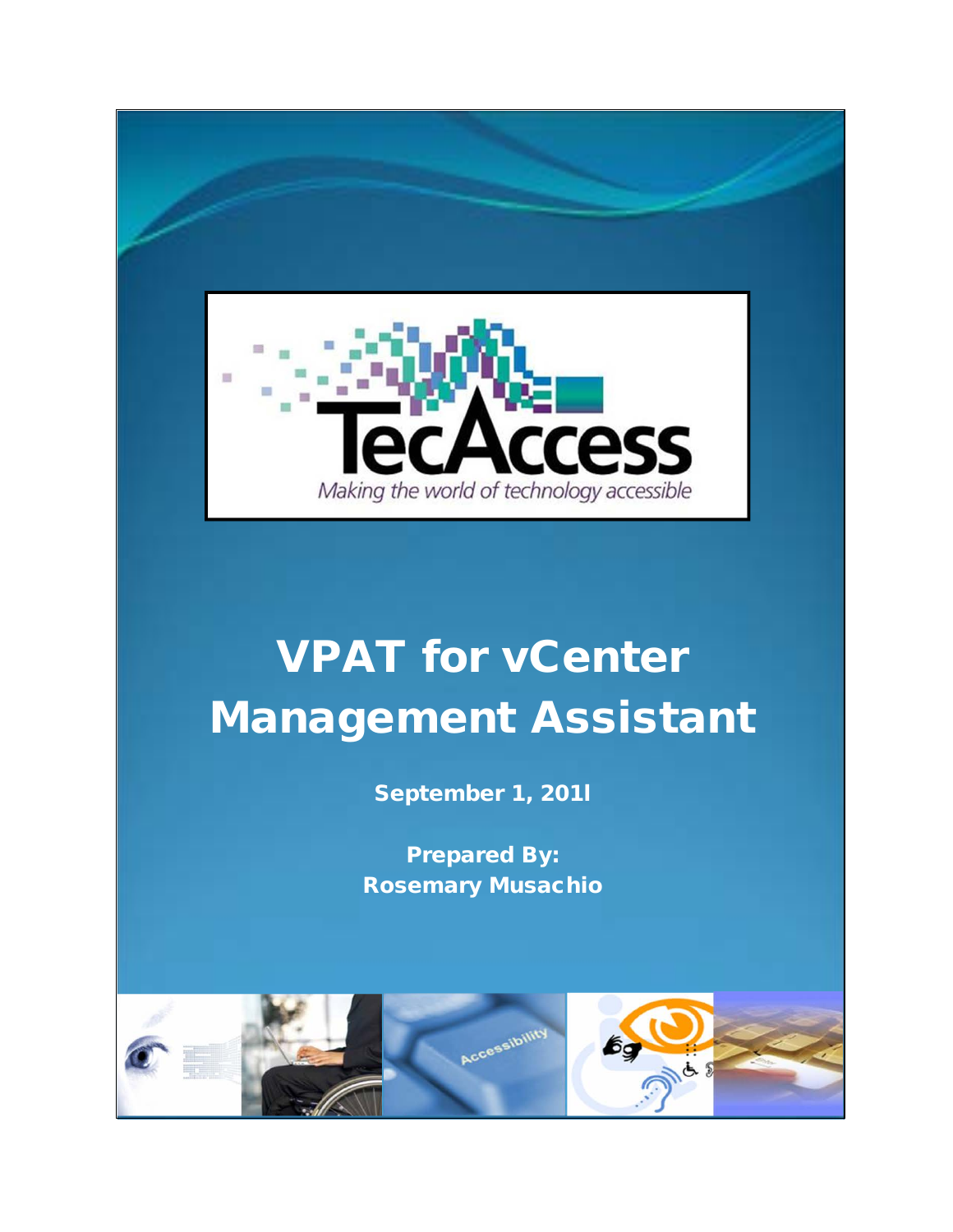

## **VPAT**

Since the VPAT must be comprehensive, all Section 508 issues on all pages must be corrected to sustain compliance.

| <b>Supporting Features</b>                                          | (Second Column on VPAT)                                                                                                                                                                                                                                                                                                                             |
|---------------------------------------------------------------------|-----------------------------------------------------------------------------------------------------------------------------------------------------------------------------------------------------------------------------------------------------------------------------------------------------------------------------------------------------|
| Supports                                                            | Use this language when you determine the product<br>fully meets the letter and intent of the Criteria.                                                                                                                                                                                                                                              |
| <b>Partially Supports</b>                                           | Use this language when you determine the product<br>does not fully meet the letter and intent of the<br>Criteria, but provides some level of access relative to<br>the Criteria.                                                                                                                                                                    |
| Supports through Equivalent<br>Facilitation                         | Use this language when you have identified an<br>alternate way to meet the intent of the Criteria or<br>when the product does not fully meet the intent of<br>the Criteria.                                                                                                                                                                         |
| Supports when Combined with<br>Compatible AT                        | Use this language when you determine the product<br>fully meets the letter and intent of the Criteria when<br>used in combination with Compatible Assistive<br>Technology ("AT"). For example, many software<br>programs can provide speech output when combined<br>with a compatible screen reader (commonly used AT<br>for people who are blind). |
| Does Not Support                                                    | Use this language when you determine the product<br>does not meet the letter or intent of the Criteria.                                                                                                                                                                                                                                             |
| Not Applicable                                                      | Use this language when you determine the Criteria<br>does not apply to the specific product.                                                                                                                                                                                                                                                        |
| Not Applicable - Fundamental<br><b>Alteration Exception Applies</b> | language when you<br>this<br>determine<br>Use<br>a<br>Fundamental Alteration of the product would be<br>required to meet the Criteria (see the access board's<br>standards for the definition of "fundamental<br>alteration").                                                                                                                      |

TecAccess LLC 2410 Granite Ridge Road Building A, Unit 1 Dckville, VA 23146 **CONFIDENTIAL AND PROPRIETARY** The language contained in criteria column of the VPAT is taken directly from the Section 508 provisions of the Rehabilitation Act of 1973, as amended.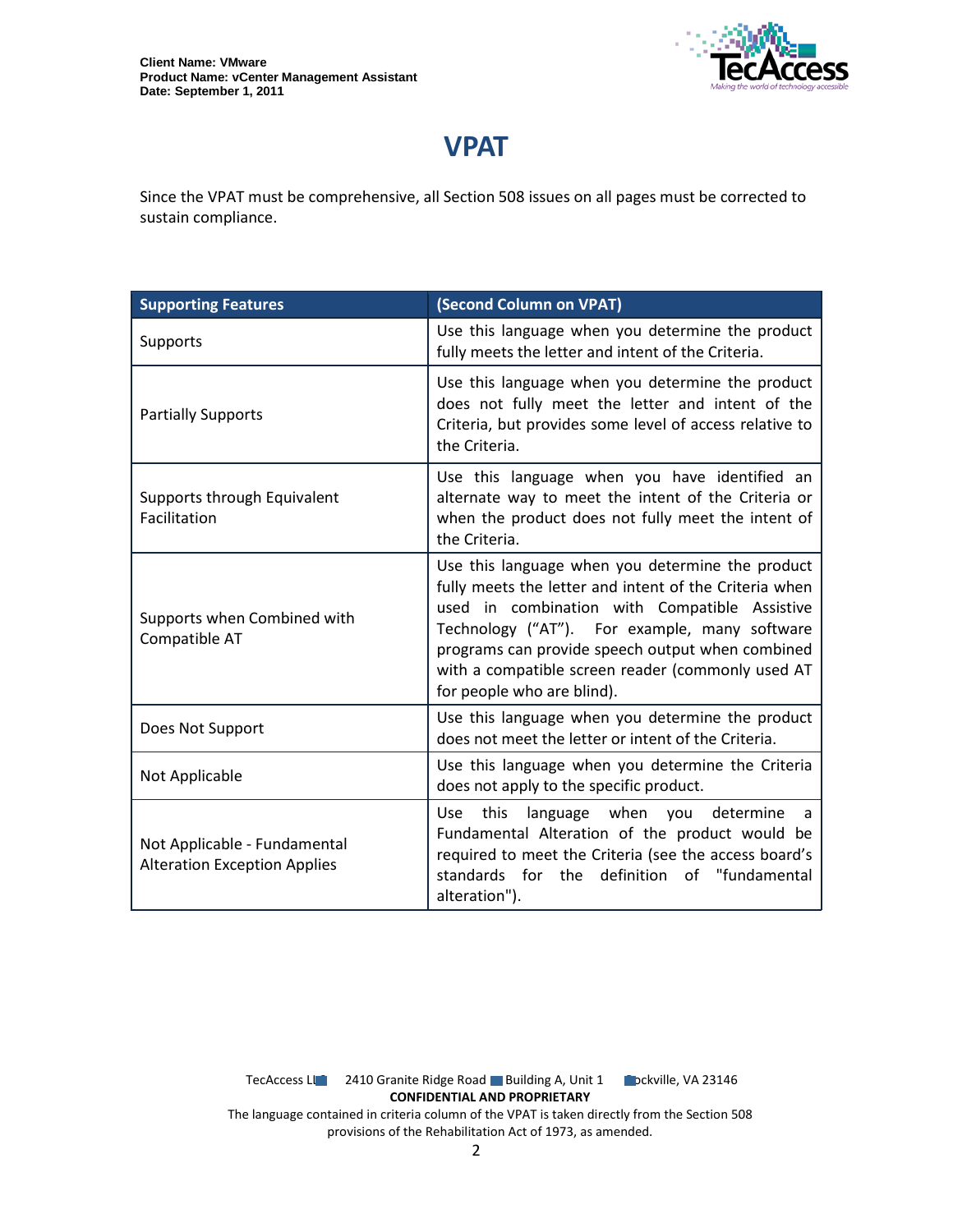

| 1194.22 Web-based Intranet and<br><b>Internet Information and Applications</b>                                                                                           |                                      |                                                                                                                                                                                       |
|--------------------------------------------------------------------------------------------------------------------------------------------------------------------------|--------------------------------------|---------------------------------------------------------------------------------------------------------------------------------------------------------------------------------------|
| <b>Criteria</b>                                                                                                                                                          | <b>Supporting</b><br><b>Features</b> | <b>Remarks &amp; Explanations</b>                                                                                                                                                     |
| (a) A text equivalent for every non-text<br>element shall be provided (e.g., via<br>"alt", "longdesc", or<br>in<br>element<br>content).                                  | Supports                             | equivalents<br>for<br>Text<br>non-text<br>elements<br>available<br>are<br>to<br>comprehend content and to aid in<br>navigation.                                                       |
| (b) Equivalent alternatives for any<br>multimedia<br>presentation<br>shall<br>be<br>synchronized with the presentation.                                                  | <b>Not</b><br>Applicable             | Webpages do not have multimedia<br>presentations.                                                                                                                                     |
| (c) Web pages shall be designed so that<br>all information conveyed with color is<br>without color,<br>available<br>for<br>also<br>example from context or markup.       | Supports                             | color conveys information,<br>When<br>programmatically<br>text<br>or<br>implemented<br>equivalents<br>are<br>provided.                                                                |
| (d) Documents shall be organized so<br>they are readable without requiring an<br>associated style sheet.                                                                 | Partially<br>Supports                | readable<br>when<br>Webpages<br>are<br>stylesheets are disabled or with user-<br>defined<br>stylesheets,<br>with<br>such<br>Headings do not have<br>exceptions.<br>structural markup. |
| (e) Redundant text links shall<br>be<br>provided for each active region of a<br>server-side image map.                                                                   | <b>Not</b><br>Applicable             | vCenter Management Assistant does<br>not have server-side image maps.                                                                                                                 |
| (f) Client-side image maps shall be<br>provided instead of server-side image<br>maps except where the regions cannot<br>be defined with an available geometric<br>shape. | <b>Not</b><br>Application            | vCenter Management Assistant does<br>not have client-side image maps.                                                                                                                 |
| (g) Row and column headers shall be<br>identified for data tables.                                                                                                       | Supports                             | vCenter Management Assistant does<br>not have data tables.                                                                                                                            |
| (h) Markup shall be used to associate<br>data cells and header cells for data<br>tables that have two or more logical<br>levels of row or column headers.                | <b>Not</b><br>Applicable             | vCenter Management Assistant does<br>not have data tables with multi-level<br>columns or rows.                                                                                        |

TecAccess LLC 2410 Granite Ridge Road Building A, Unit 1 Dickville, VA 23146 **CONFIDENTIAL AND PROPRIETARY**

The language contained in criteria column of the VPAT is taken directly from the Section 508 provisions of the Rehabilitation Act of 1973, as amended.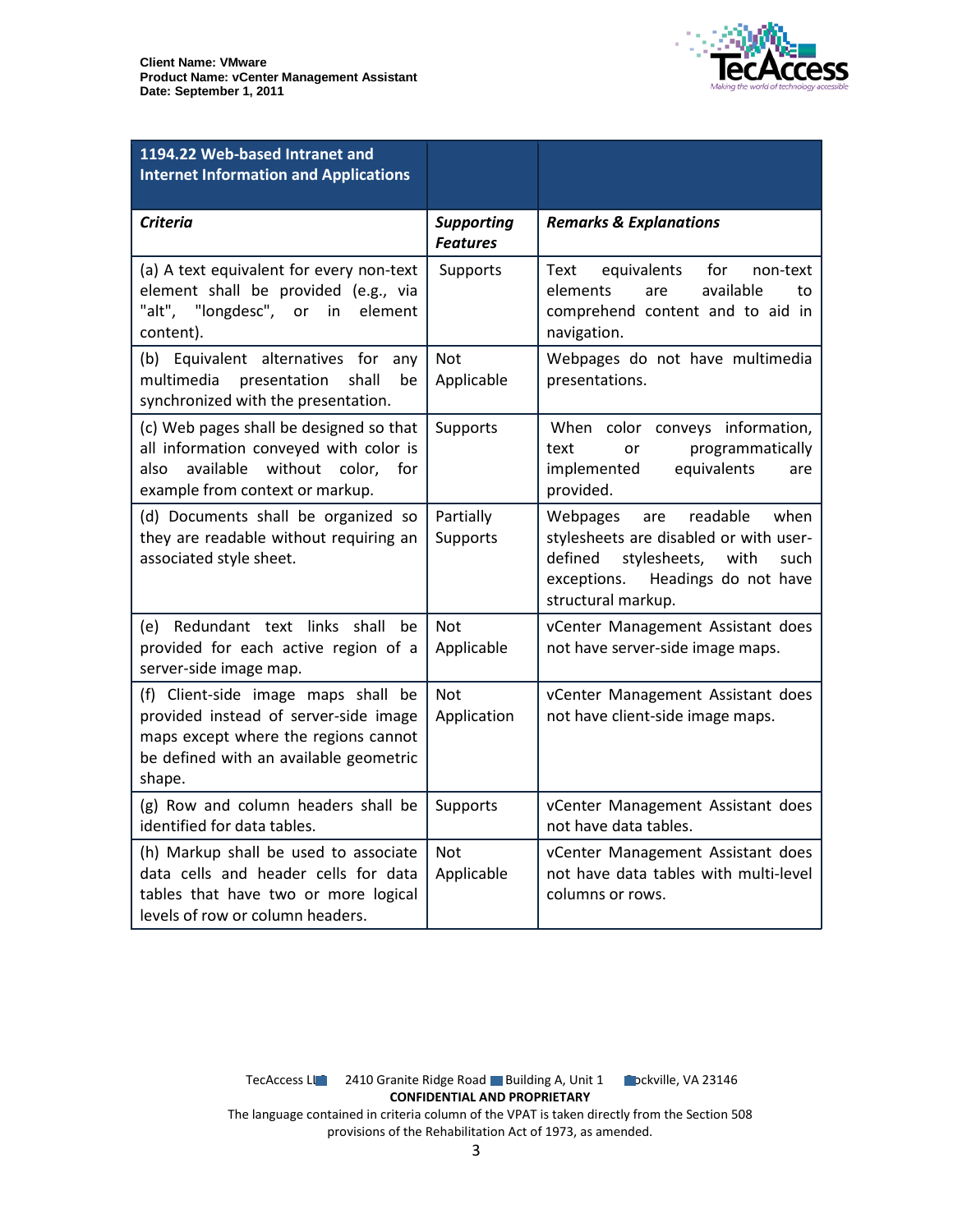

| 1194.22 Web-based Intranet<br>and<br><b>Internet Information and Applications</b>                                                                                                                                                                                                                                      |                                      |                                                                                                                                                                         |
|------------------------------------------------------------------------------------------------------------------------------------------------------------------------------------------------------------------------------------------------------------------------------------------------------------------------|--------------------------------------|-------------------------------------------------------------------------------------------------------------------------------------------------------------------------|
| <b>Criteria</b>                                                                                                                                                                                                                                                                                                        | <b>Supporting</b><br><b>Features</b> | <b>Remarks &amp; Explanations</b>                                                                                                                                       |
| (i) Frames shall be titled with text that<br>facilitates frame identification<br>and<br>navigation.                                                                                                                                                                                                                    | Does Not<br>Support                  | Title attributes are not provided to<br>technology<br>help<br>assistive<br>users<br>identify and navigate to frames.                                                    |
| (j) Pages shall be designed to avoid<br>causing the screen to flicker with a<br>frequency greater than 2 Hz and lower<br>than 55 Hz.                                                                                                                                                                                   | Supports                             | Webpages do not have content that<br>flash or blink with a frequency greater<br>than 2 Hz and lower than 55 Hz.                                                         |
| (k) A text-only page, with equivalent<br>information or functionality, shall be<br>provided to make a web site comply<br>with the provisions of this part, when<br>compliance cannot be accomplished in<br>any other way. The content of the text-<br>only page shall be updated whenever<br>the primary page changes. | Supports                             | Text-only pages are provided since<br>compliance cannot be met any other<br>way, or are not required.                                                                   |
| (1)<br>When<br>utilize<br>scripting<br>pages<br>languages to display content, or to<br>interface<br>elements,<br>create<br>the<br>information provided by the script shall<br>be identified with functional text that<br>can be read by assistive technology.                                                          | Partially<br>Supports                | Assistive technology and keyboard<br>users can access scripted interfaces,<br>with some exceptions.<br>Exceptions<br>include navigation tabs and horizontal<br>buttons. |
| (m) When a web page requires that an<br>applet, plug-in or other application be<br>present on the client system to<br>interpret page content, the page must<br>provide a link to a plug-in or applet that<br>complies with §1194.21(a) through (I).                                                                    | <b>Not</b><br>Applicable             | vCenter Management Assistant does<br>not have plug-ins or applets.                                                                                                      |

TecAccess LLC 2410 Granite Ridge Road Building A, Unit 1 Dickville, VA 23146 **CONFIDENTIAL AND PROPRIETARY**

The language contained in criteria column of the VPAT is taken directly from the Section 508 provisions of the Rehabilitation Act of 1973, as amended.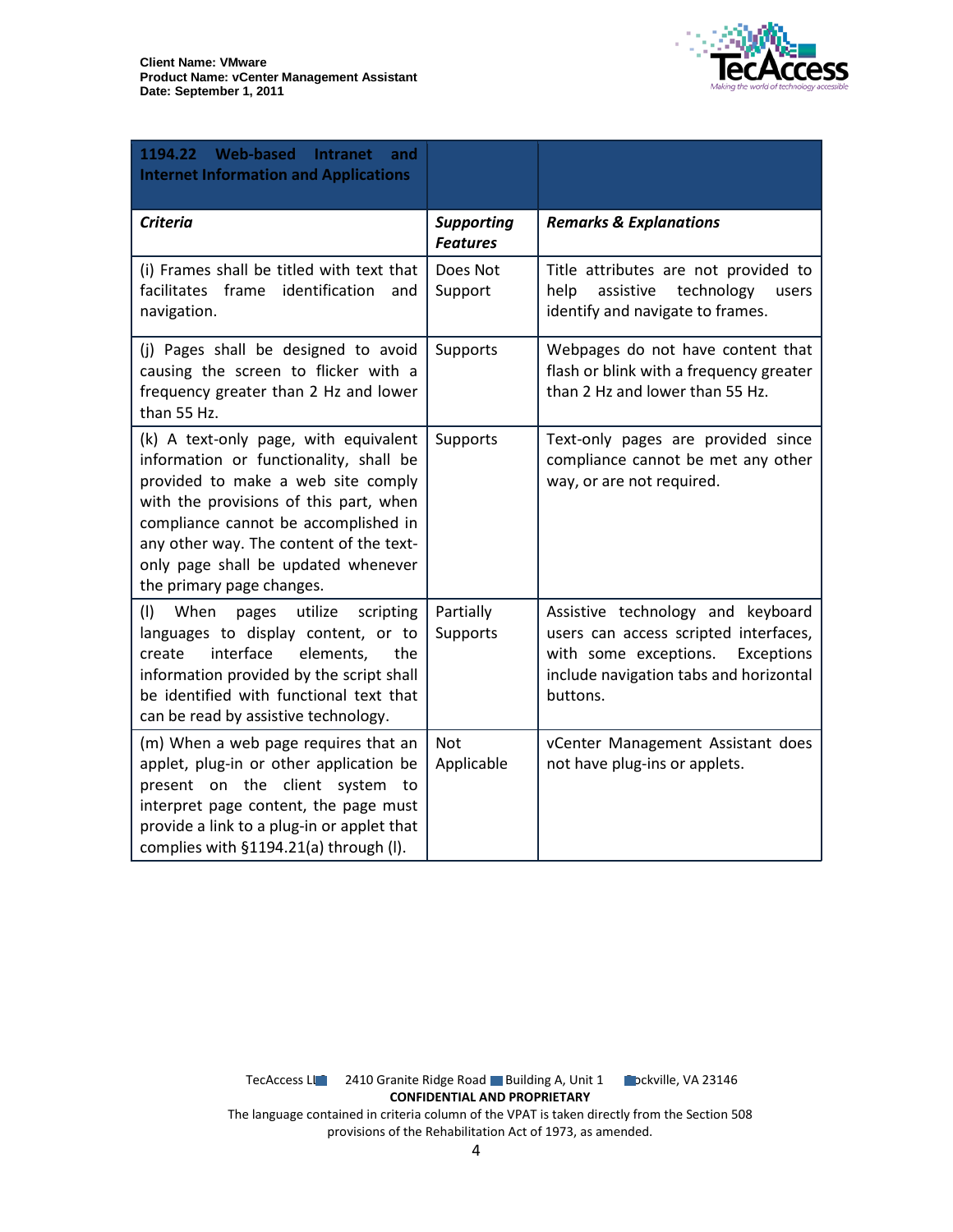

| 1194.22 Web-based<br>Intranet<br>and<br><b>Internet Information and Applications</b>                                                                                                                                                                                                            |                               |                                                                                                                                                     |
|-------------------------------------------------------------------------------------------------------------------------------------------------------------------------------------------------------------------------------------------------------------------------------------------------|-------------------------------|-----------------------------------------------------------------------------------------------------------------------------------------------------|
| Criteria                                                                                                                                                                                                                                                                                        | Supporting<br><b>Features</b> | <b>Remarks &amp; Explanations</b>                                                                                                                   |
| (n) When electronic forms are designed<br>to be completed on-line, the form shall<br>allow people using assistive technology<br>access the information, field<br>to<br>elements, and functionality required<br>for completion and submission of the<br>form, including all directions and cues. | Partially<br><b>Supports</b>  | Assistive technologies, such as screen<br>readers, may not identify<br>and<br>navigate to all form elements to<br>complete and submit forms online. |
| (o) A method shall be provided that<br>permits users<br>to skip<br>repetitive<br>navigation links.                                                                                                                                                                                              | Does Not<br>Support           | AT and keyboard users cannot bypass<br>repetitive navigation links.                                                                                 |
| (p) When a timed response is required,<br>the user shall be alerted and given<br>sufficient time to indicate more time is<br>required.                                                                                                                                                          | <b>Not</b><br>Applicable      | vCenter Management Assistant does<br>not require timed responses.                                                                                   |

TecAccess LLC 2410 Granite Ridge Road Building A, Unit 1 Dickville, VA 23146 **CONFIDENTIAL AND PROPRIETARY** The language contained in criteria column of the VPAT is taken directly from the Section 508 provisions of the Rehabilitation Act of 1973, as amended.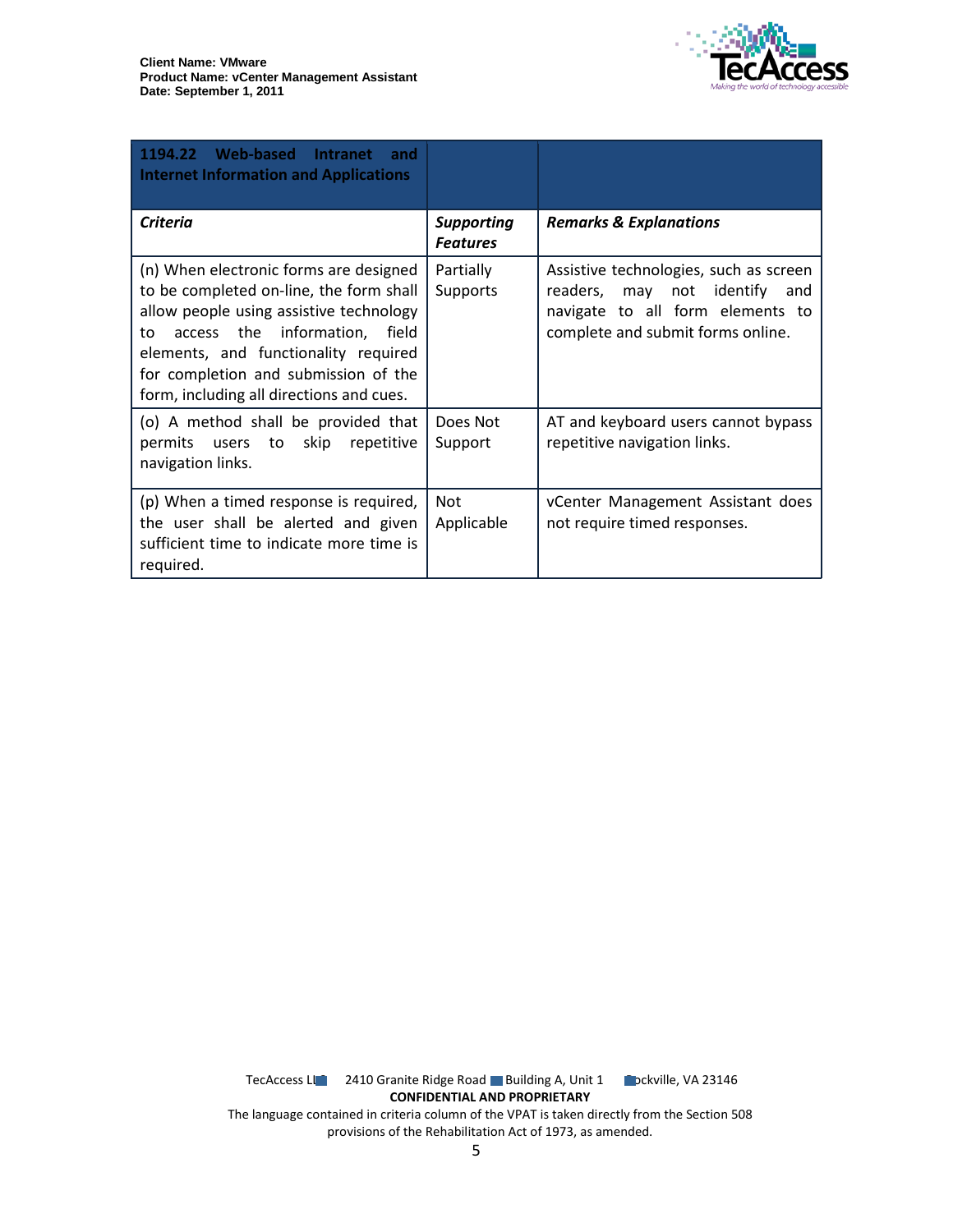

| 1194.31 Functional Performance<br><b>Criteria</b>                                                                                                                                                                                                                                                                                                   |                                      |                                                                                                                                                                  |
|-----------------------------------------------------------------------------------------------------------------------------------------------------------------------------------------------------------------------------------------------------------------------------------------------------------------------------------------------------|--------------------------------------|------------------------------------------------------------------------------------------------------------------------------------------------------------------|
| <b>Criteria</b>                                                                                                                                                                                                                                                                                                                                     | <b>Supporting</b><br><b>Features</b> | <b>Remarks and Explanations</b>                                                                                                                                  |
| (a) At least one mode of operation and Partially Supports<br>linformation retrieval that does not<br>require user vision shall be provided, or<br>support for assistive technology used by<br>people who are blind or visually<br>impaired shall be provided.                                                                                       |                                      | Some information retrieval processes and/or<br>operations require vision and may not provide<br>support for assistive technologies.                              |
| (b) At least one mode of operation and Partially Supports<br>linformation retrieval that does not<br>require visual acuity greater than 20/70<br>shall be provided in audio and enlarged<br>print output working together or<br>independently, or support fo assistive<br>technology used by people who are<br>visually impaired shall be provided. |                                      | Some information retrieval processes and/or<br>operations require vision acuity greater than<br>20/70 and may not provide support for<br>assistive technologies. |
| $(c)$ At least one mode of operation and Supports<br>linformation retrieval that does not<br>require user hearing shall be provided,<br>or support for assistive technology used<br>by people who are deaf or hard of<br>hearing shall be provided.                                                                                                 |                                      | vCenter Management Assistant does not<br>require hearing for information retrieval and<br>operations. Support for hearing devices may<br>be provided.            |
| audio information<br>(d)<br>Where<br>important for the use of a product, at<br>least one mode of operation and<br>information retrieval shall be provided in<br>an enhanced auditory fashion, or<br>support for assistive hearing devices<br>shall be provided.                                                                                     | isNot Applicable                     | vCenter Management Assistant does not have<br>laudio information.                                                                                                |

TecAccess LLC 2410 Granite Ridge Road Building A, Unit 1 Dickville, VA 23146 **CONFIDENTIAL AND PROPRIETARY** The language contained in criteria column of the VPAT is taken directly from the Section 508

provisions of the Rehabilitation Act of 1973, as amended.